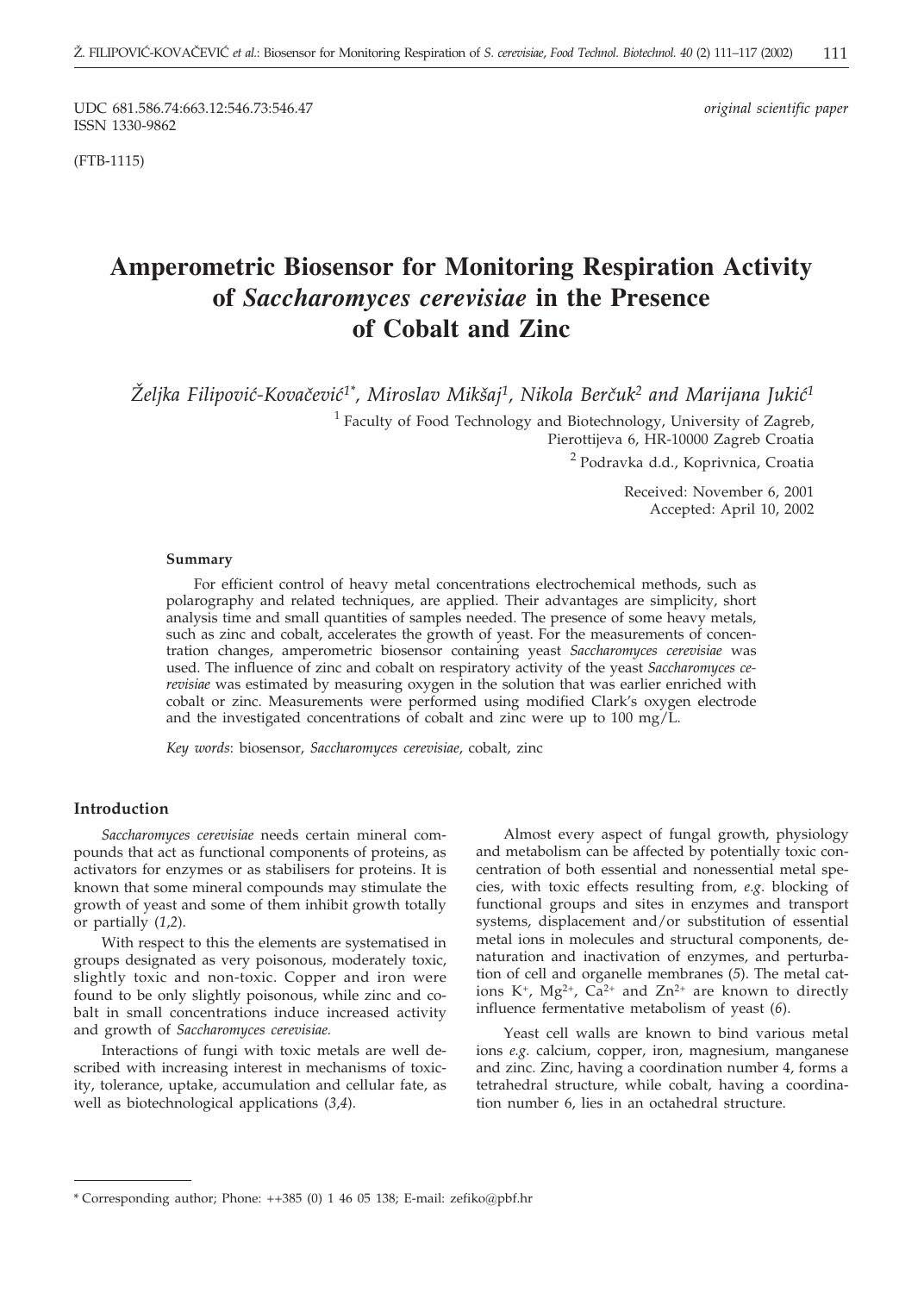# *Influence of zinc*

It is known (*7*) that fermentation troubles in yeast industry arise from the shortage of zinc so the necessary quantity of zinc is in the range from 0.05 to 0.2 mg/kg zinc of initial wort.

The effects of zinc deficiency on protein synthesis in higher plants, such as in *S. cerevisiae* as model organism, were also discussed (*8*). When the zinc concentration in the cells decreased to a level below 100 mg/kg (dry weight), cell growth was depressed.

Zinc ion might also play a role in pathways that are involved in cellular morphogenesis. The micronutrient zinc is nowadays implicated in an ever-growing number of cellular processes. Some proteins with associated zinc include alcohol dehydrogenase, aspartate transcarbamoylase, RNA polymerase, reverse transcriptase and a significant number of DNA binding regulatory proteins containing so-called »zinc fingers«.

## *Influence of cobalt*

The yeast cells display good resistance to cobalt ions, present in culture medium at a concentration of 2–40 mM (*9*). The inhibitory effect of cobalt on the growth of yeast (*9*) was first studied in a natural medium. No visible growth was observed for yeast with applied concentrations of  $Co(NO<sub>3</sub>)$ <sup>2</sup> 6H<sub>2</sub>O greater than  $0.02$  % (10<sup>-4</sup> M). The pH-dependent inhibition of 22 metal salts for the yeast *S. cerevisiae* and the inhibition of growth by copper, cobalt and nickel were also studied (*10*).

The mutagenic action of cobalt salts results in mitohondrial respiratory deficiency in yeast. Low concentration of  $Co<sup>2+</sup>$  in a medium stimulates growth from simple algae to complex higher plants (*11*). It has been found (*12*) that cobalt can selectively inhibit cell division in various yeasts without simultaneously inhibiting growth (defined as an irreversible increase in volume) and other metabolic processes. Thus, they have obtained the growth of yeast as elongated mycelial elements. It has been reported (*13*) that 0.3 mM cobalt is toxic to liquid culture, but not to solid cultures of yeast.

Heavy metals, mostly toxic for *S. cerevisiae*, probably inhibit their respiration activity.

#### *Biosensor*

Biosensors are self-sufficient integrated devices that enable obtaining certain quantitative analytic information through biological element of recognition (biochemical receptors) which are in constant touch with the transmitter. Indicating electrode is either cathode or anode, depending on the fact that the electrons are either brought to or taken away from the examined analyte. In amperometric biosensors, elements for selective biochemical recognition (enzymes, tissues of animal or plant origin, cell organelles, microorganisms *etc*.) are most frequently immobilised on the top of the transducer. Substances that build net structure (*14*), such as agar-agar, gelatine, alginate *etc*. and mechanically prevent scattering of cells into the examined solution are used for immobilisation of microorganisms.

Sensor system often consists of oxygen electrode and immobilised *S. cerevisiae* whose respiration activity is measured by oxygen electrode. Collagen has been widely used for the immobilisation of various cells because the method is mild to the cells, inexpensive and enables easy assemblage in spherical bed. Collagen (w=2 %) membrane and immobilised *S. cerevisiae* are attached to an oxygen electrode by cellophane strip so leakage of *S. cerevisiae* cells is prevented.

This study was undertaken to investigate the influence of heavy metals, *e.g*. cobalt and zinc, on the respiratory mechanism in backer's yeast using chemical biosensors with immobilised *Saccharomices cerevisiae*.

# **Materials and Methods**

## *Basic studies of the Saccharomyces cerevisiae electrode*

The respiration of immobilised microorganisms can be determined by oxygen electrode (*15*). The number of yeast cells in the membrane affects the total respiration activity of *S. cerevisiae* and therefore the current. The current decreases with increasing number of cells.

The respiration activity of *S. cerevisiae* was determined in the growth medium by measuring the current of the oxygen electrode.

The sample solution (growth medium) was saturated with oxygen (100 % of relative saturation). The electrode was inserted in the sample solution (growth medium) and the current of the electrode decreased during 5 minutes and then increased markedly. Consumption of oxygen by *S. cerevisiae* caused a decrease in dissolved oxygen around the membrane until the steady- -state was reached. The steady-state indicated that the consumption of oxygen by the *S. cerevisiae* and the diffusion of oxygen from the solution to the membrane were in equilibrium. The steady-state value was attained within 10 min at 28 °C. Oxygen consumption was followed until relative saturation values under 10 % was attained.

#### *Reagents*

Yeast was purchased from Pliva, Zagreb, Croatia and polypeptone from Biolife S.r.l., AOCA, Italy. Other reagents were commercially available analytical reagents or laboratory grade materials and were used as received. Deionized oxygen free water was used in all experiments.

The standard cobalt and zinc solutions were made by serial dilution of  $10^{-1}$  M cobalt or zinc perchlorate stock solutions. The standard solution was stored in plastic bottle and renewed weekly.

The supporting electrolyte for voltammetric determination of zinc was NaAc/HAc buffer solution in equimolar concentrations (0.1 M), while for spectrophotometric determinations of cobalt the borate buffer (0.1 M) and 4-pyridyl-2-azoresorcinol solution (PAR) (0.1 M) were used.

#### *Microbial cells*

Daily, *Saccharomyces cerevisiae* was cultured aerobically at  $28$  °C in 50 mL of medium (pH=7) for 6 hours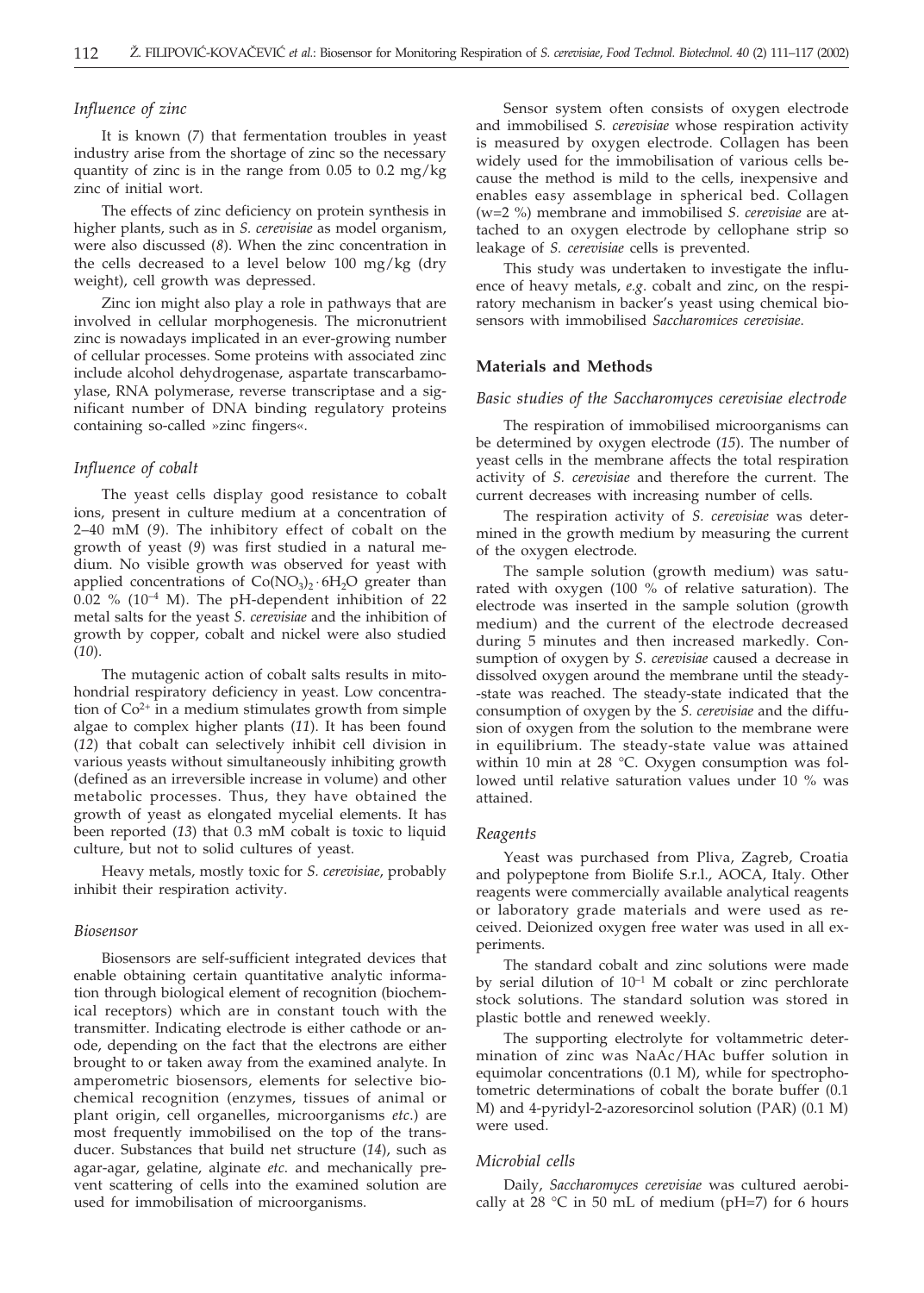containing 2 mL ethanol ( $\varphi$ =96 %), 0.5 g polypeptone, 0.26 g KH<sub>2</sub>PO<sub>4</sub> and 0.1 g of MgSO<sub>4</sub>  $·$  7H<sub>2</sub>O. The cells were washed twice with physiological saline.

#### *Preparation of the microbial membrane sensor*

The yeast (2 mL of physiological saline suspension) was resuspended in collagen (w=2 %) in a suitable test tube at 25 °C and thus immobilised cells were stored in desiccator at 5 °C. Daily, volume of 10  $\mu$ L suspension of immobilised cells (containing  $10<sup>7</sup>$  c.f.u/mL) were dropped onto filter paper (diameter 3 mm, thickness  $100 \mu m$ ) and attached to oxygen electrode with permeable Teflon membrane just before measurement was performed.

## *Apparatus*

Voltametric measurements were performed, as described in detail elsewhere (*16*) using the polarographic analyser PAR 264A (EG&G PAR, USA) connected to a XY recorder PL 3 (Lloyd, United Kingdom). A three- -electrode electrochemical cell was used. The hanging mercury drop electrode (HMDE) was used as working electrode, the saturated calomel electrode (SCE) as reference electrode and Pt wire as an auxiliary electrode. To evaluate the metal ion concentration, standard addition procedure was used. Voltamograms of zinc were observed at approximately –1.0 V *vs*. SCE.

Spectrophotometric determination was performed using double–beam Perkin Elmer Lambda 200 UV/VIS. Radiation sources were deuterium and halogen lamps while absorbance was measured in 1.00-cm quartz cuvette. A sensitive and selective spectrophotometric determination of cobalt is based on the formation of a complex with PAR (*17*). Absorbance measurement was performed at 510 nm. Sensitivity of the mentioned method is between  $0.1$  and  $0.3 \mu g/mL$ .

Respiration activities were performed by an oxygen electrode with immobilised *S. cerevisiae* connected to the computer (Fig. 1). Thus relative oxygen saturation and oxygen mass concentration with simultaneous correction for pressure and temperature were measured. All measurements were performed at 28 °C in a thermostated cell.

## **Results and Discussion**

Prior to the determination of the influence of zinc and cobalt on respiration activity of *S. cerevisiae*, it was necessary to examine the possible contents of the mentioned metals in the growth medium. Therefore, two techniques were applied: differential pulse anoding stripping voltammetry (DPASV) for zinc determination and spectrophotometry for cobalt determination. Wet





**Fig. 1. Shematic diagram of the microbial electrode system** 1. thermostatic cell, 2. magnetic stirrer, 3. oxygen electrode, 4. sample solution, 5. rubber ring, 6. membrane, 7. Pt wire, 8. cellophane, 9. immobilized cells of *S. cerevisiae*, 10. electrolyte solution, 11. S.C.E., 12. battery, 13. A/D conversion, 14. computer

**Fig. 2. Typical voltamograms (HMDE) and calibration curve** for one of the components of the growth medium  $(KH_2PO_4)$ at pH= 4.5.

1) sample, 2) and 3) standard addition of 20  $\mu$ mol/L Zn<sup>2+</sup>. Three parallel samples were analysed. Confidence level 97 %.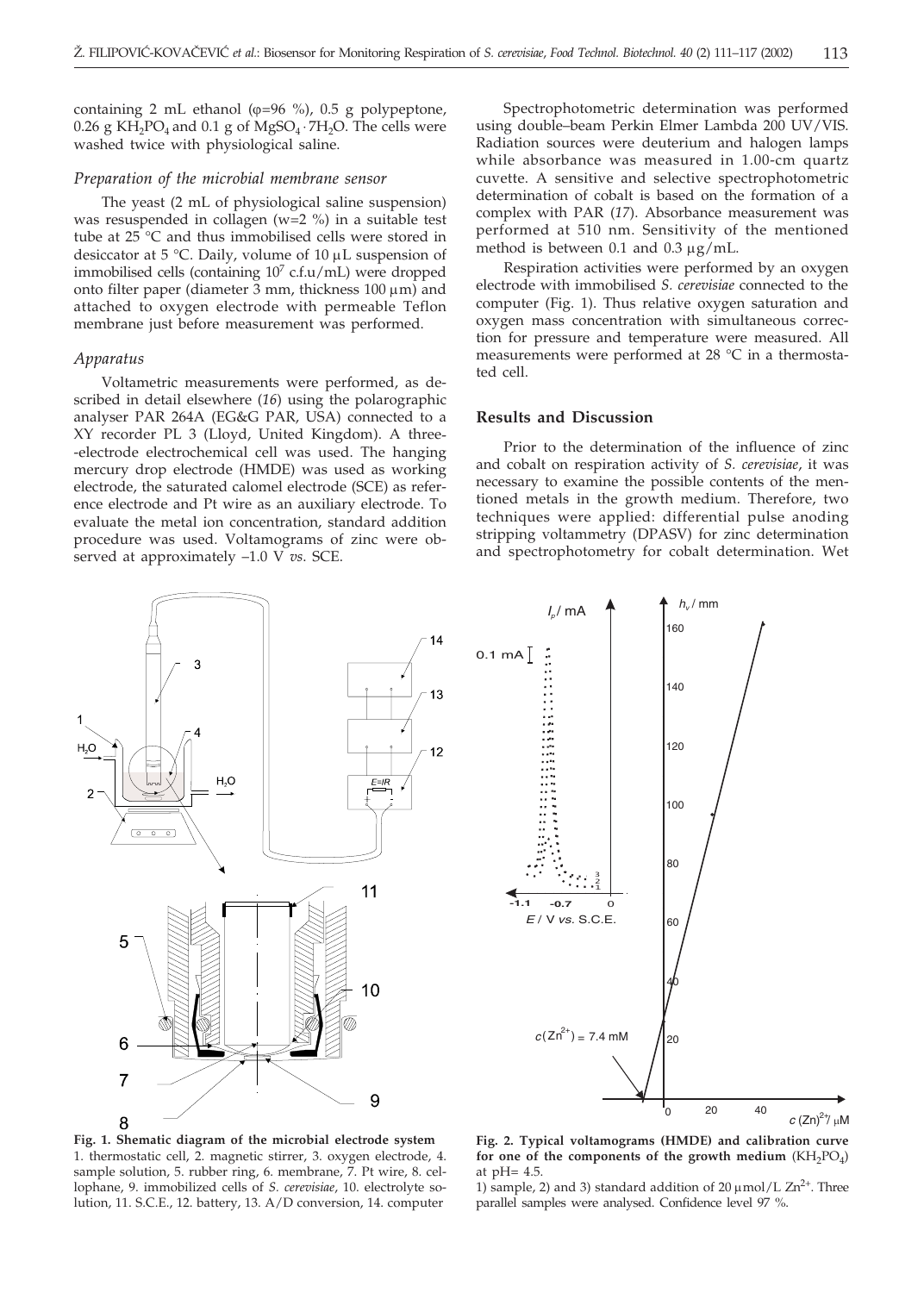

**Fig. 3. a) Spectrum of the growth medium** (polypeptone +  $KH_2PO_4 + MgSO_4$ ) with PAR (measurements were done in triplicate), **b) Spectrum of the standard Co solution + PAR** *c*(Co)  $= 8 \mu M$ ;  $c(PAR) = 1mM$ ;  $pH = 8$  (borate buffer); blank solution = water; path lenth  $b = 1$  cm;  $\lambda(A_{\text{max}}) = 511$  nm

mineralization of each sample was necessary before applying both techniques. Procedure was described in detail elsewhere (*18*). As shown the Figs. 2 and 3, growth medium does not contain zinc or cobalt in the concentration levels interesting for our investigation.

As aerobic conditions were applied throughout our experiments, ethanol seemed to be the best as substrate for *Saccharomyces cerevisiae.* In the same conditions, other substrates could cause cultivation of some other microorganisms. Likewise, enzymes needed cobalt and zinc, so we decided to investigate the possibilities of ethanol as a substrate.

# *Effect of zinc*

It is well known that zinc deficiency remarkably depresses the protein content of the cells. In the evolution of eukaryotes the main role of communicating with DNA has been taken over by cytoplasmic zinc (*19*). It is also known that *S. cerevisiae* lacking copper-zinc superoxide dismutase shows a series of defect including reduced rates of aerobic growth in synthetic glucose medium (*20*).

In order to determine the influence of zinc, a sample solution of growth medium (free of zinc) was placed in thermosthated cell (28 °C). The microbial electrode was inserted in the solution saturated with dissolved oxygen (100 % of relative saturation) which was magnetically stirred. The electrode was connected to the oxygenmetre (Fig.1). Transition time (about 60 minutes, including lag phase) represented stability time (established equilibrium in the membrane) of our sensor, after which the exponential growth started.

Immediately after immersing the sensor in the solution, electrode current rapidly decreased, which could be explained by thin diffusion layer close to electrode surface where the possibility of oxygen consumption by microbial cells occurred. It was followed by a slight increase of current as a result of increased oxygen concentration from the bulk of the growth medium. Therefore, it takes time to establish a new equilibrium (cca 60 minutes) after which the oxygen consumption began.

Oxygen consumption by *S. cerevisiae* began and its concentration around membrane slowly decreased (less than 10 % of relative saturation was achieved). Fig. 4 shows the response curves in pure growth medium and growth medium with different zinc concentration.

For quantifying our results (after the transition time) the current of  $0.55 \mu A$  was used as initial measurement value (*I*in) for the exponential growth of *S. cerevisiae* and the current of  $0.2 \mu A$  as the end  $(I_{fin})$  of measurement (both lines are discontinuous) (Fig. 4). Therefore, for each curve  $\Delta I$  was calculated.



**Fig. 4. Influence of different zinc concentrations on the respiration activity of** *S. cerevisiae***: o**  $\gamma$ (Zn) = 0 mg/L;  $\Delta$   $\gamma$ (Zn) = 0.48 mg/L;  $\Box$   $\gamma$ (Zn) = 100 mg/L Measurements were done in triplicate.

The relationship between those two currents and time  $(\Delta I/\Delta t)$  is reverse with oxygen consumption, therefore it is proportional with microbial growth rate, which is also valid for linear and exponential growth model. Concentration of microbial cells in membrane was approximately the same, but for the measurement the same current values were taken, which means that the same measured current corresponds to the same concentration of *S. cerevisiae* at the surface of oxygen electrode*.* In the mentioned period exponential curve is noticeable. Measurement was interrupted at current value of  $0.2 \mu A$ when oxygen supply became critical, consequently, further exponential growth of *S. cerevisiae* was limited by the rate of diffusion through the membrane layer. As all measurements were done in triplicate, it is evident (Fig. 5) that shapes of curves are very similar. In spite of possibly different initial volume of cells, the selected current relevant for quantification of results gives for oxygen time consumption an error time of about 10 minutes.

Near the end of exponential phase (depending on zinc concentration) ( $I_{fin}$  at 0.2  $\mu$ A) a cyanide solution was added  $(y(CN^-)=13 \text{ mg/L})$  in order to inhibit microbial growth. As shown in Fig. 6, maximal current value termed as limited current  $(I_{\text{lim}})$  was estimated, and as such it represents the current of oxygen electrode. Exponential part of the curve is expressed by equation: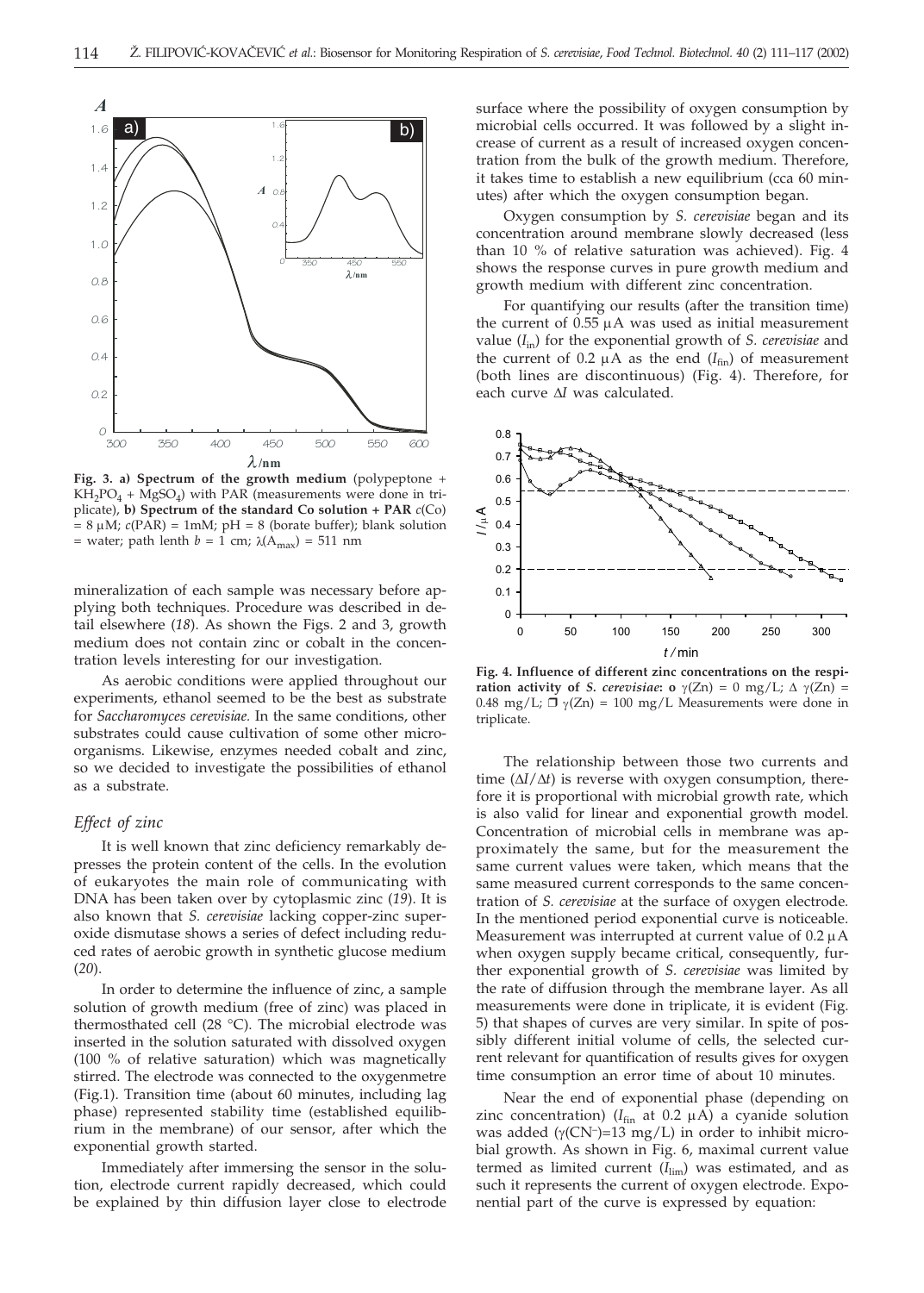

**Fig. 5. Reproducibility of measurements in growth medium free of Zn/Co**

 $I = I_0 e^{kt}$  were k is the regression constant and the corresponding time can also be calculated.

It is evident (Fig. 6) that exponential part of the curve varies from the linear model a little bit (k values are relatively small). It is also noticeable (Fig. 6) that curves marked as  $\Box$  represent the current registered on the electrode, which is identical to non consumed oxygen, while  $\Delta$  represents the difference between limited and residual current ( $I_{\text{lim}}-I_{\text{resid}}$ ), were  $I_{\text{resid}}$  (residual current) represents nonconsumed oxygen.

The graphs for all the investigated concentration levels are shown in Fig. 7.

# *Effect of cobalt*

Yeast cells of *S. cerevisiae* incorporate cobalt in *e.g.* alcohol dehydrogenase (ADH) when grown in increased concentrations of this metal. The substitution zinc-cobalt in enzyme, the ratio of which was determined to be 4:1 (*21*), originates a new ADH form. The modified enzyme extracted from 6 mM of  $CoCl<sub>2</sub>$  medium still retained its enzymatic activity while in higher concentration a low activity was detected.

Reactivity of cobalt-substituted ADH was tested towards different transition metals (*22*). Cobalt ADH (from 4 mM of CoCl<sub>2</sub> yeast culture) displayed higher specific activity (30–50 fold) compared to the native ADH. Introduction of cobalt in the enzymatic molecule alters the affinity of ADH for its ligands, resulting in better catalytic properties (*21*).

In order to determine cobalt influence on the respiration activity of *S. cerevisiae* the microbial electrode was inserted in the pure growth medium (free of cobalt) and after that in the growth medium containing cobalt.

Experiments were performed as those for zinc, so the influence of different cobalt concentrations was investigated using identical microbial sensor under the same conditions. The obtained results are shown in Fig. 8. Results for cobalt were quantified on the same basis as those for zinc. Exponential curve (for oxygen consumed by *S. cerevisiae*) in the current range between 0.55 and  $0.2 \mu A$  was obtained. The graph for all the investigated metal concentration levels is shown in Fig. 9.

As it could be seen from Figs. 7 and 9 (response curves), our biological sensor with immobilised *S. cerevisiae* shows a maximum stimulation in growth me-



**Fig. 6. Relationships between consumed/nonconsumed oxygen with time in the growth medium:**  $\Box$  current of oxygen electrode responding to non consumed oxygen;  $\Delta$  current responding to consumed oxygen; I limited current after cyanide addition;

a)  $\gamma$ (Zn) = 0 mg/L;  $I = 0.416 \text{ e}^{0.0034t}$ <br>b)  $\gamma$ (Zn) = 0.48 mg/J ·  $I = 0.348 \text{ e}^{0.0058t}$  $I = 0.416 \text{ e}^{0.0034t}$ ;  $R^2 = 0.0998$ b)  $\gamma$ (Zn) = 0.48 mg/L;  $I = 0.348 \text{ e}^{0.0058t}$ ;  $R^2 = 0.0998$ <br>c)  $\gamma$ (Zn) = 100 mg/L;  $I = 0.396 \text{ e}^{0.0029t}$ ;  $R^2 = 0.0997$ c)  $\gamma$ (Zn) = 100 mg/L; *I* = 0.396 e<sup>0.0029*t*</sup>; R<sup>2</sup> = 0.0997



**Fig. 7.**  $\Delta I/\Delta t$  as a function of zinc concentration:  $\gamma(Zn) = 0$ ; 0.16; 0.32; 0.48; 0.60; 1.3; 3.2; 10; 50 and 100 mg/L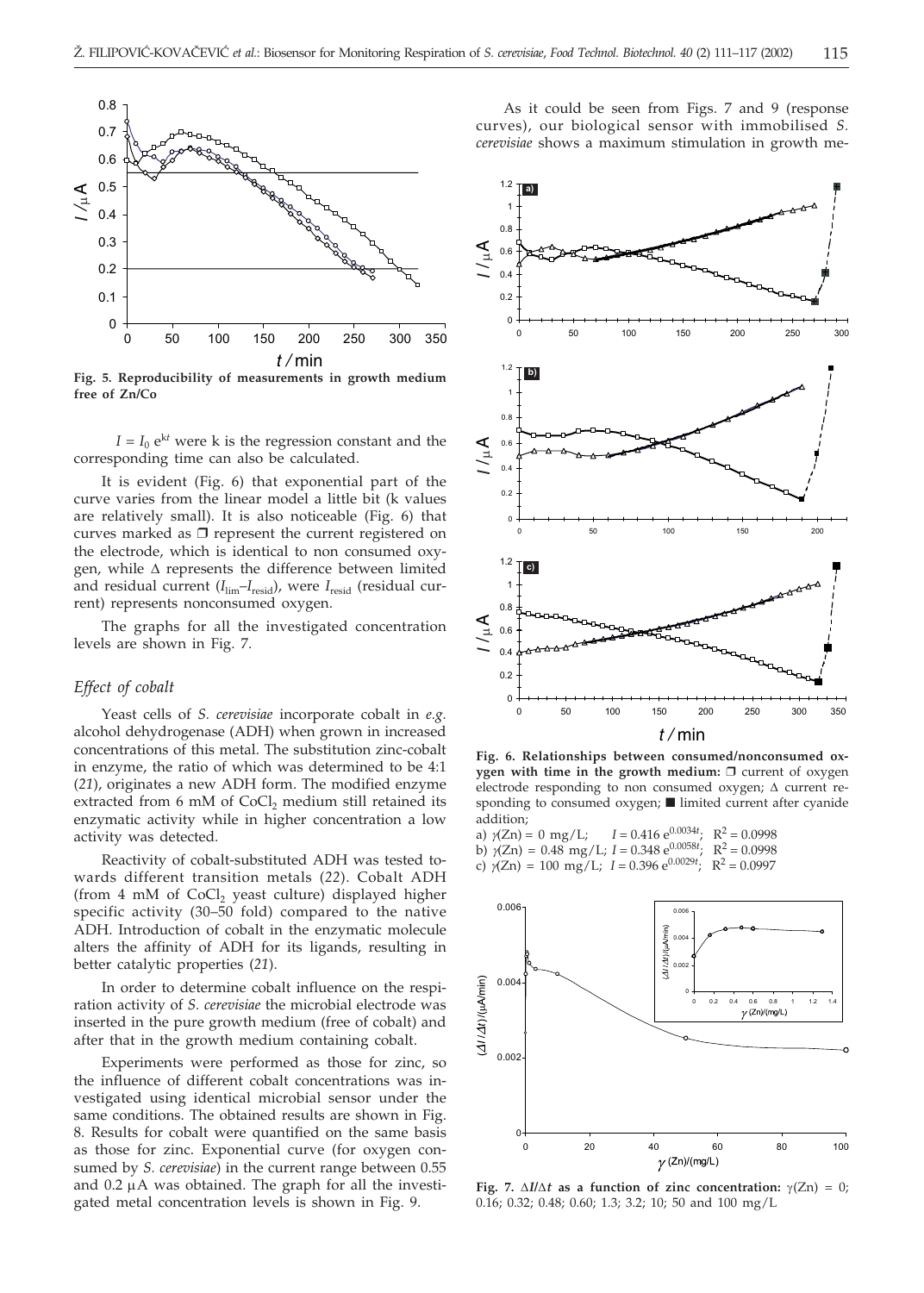dium enriched by zinc/cobalt in the concentration of zinc from 0.16 to 1.3 mg/L (Fig. 7) and that of cobalt from 2 to 10 mg/L (Fig. 9), respectively. Those intensive activities of *S. cerevisiae* were observed on the basis of the relationship of  $\Delta I/\Delta t$  for each response curve. It could be seen that respiration activities of *S. cerevisiae* were diminished in the presence of zinc when  $\gamma$ (Zn) >10 mg/L and in the presence of cobalt when  $\gamma$ (Co) >25 mg/L.

It is evident that some zinc and some cobalt concentrations increase oxygen consumption, *e.g.* the current of the electrode decreases with increasing the zinc/cobalt concentration.



**Fig. 8. Influence of different cobalt concentrations on the respiration activity of** *S. cerevisiae*:  $\bigcirc \gamma(C_0) = 0$  mg/L;  $\Delta \gamma(C_0) =$  $6 \text{ mg/L}$ ;  $\Box \gamma$ (Co) = 100 mg/L. Measurements were done in triplicate



**Fig. 9.**  $\Delta I/\Delta t$  as a function of cobalt concentration:  $\gamma$ (Co) = 0; 2; 3; 6; 10; 25; 50 and 100 mg/L

## **Conclusion**

Our experiments evidently show that cobalt and zinc influence the microbial growth. When *Saccharomyces cerevisiae* was introduced in fresh growth medium no immediate increase in cell number or mass occurred in the so-called lag phase. The main reason for prolonged lag phase is stabilisation within membrane containing collagen and microbial cells of *S. cerevisiae*. Transition time (including lag phase) was decreased depending on

optimal metal concentrations. Initial volume of cells probably has an influence on prolongation of the whole experiment, in other words, on time of oxygen consumption but as the initial concentration of microbial cells is practically the same, the time at which the current values are between 0.55 and 0.20 µA causes a possible error of about 10 minutes or the error is 10 %.

After 60 minutes, the growth phase starts. In relatively short time (about two hours) of measurements, very delicate exponential decrease is recognised but linear model can also be suitable. In the case of the addition of zink the first part of microbial growth curve was identical to the one when zinc is not added. The growth phase is more rapid, which can be seen from the curve. This positive zinc influence indicates greater oxygen consumption of *S. cerevisiae* but also exponential decrease of current on the electrode. When zinc concentration increases above 10 mg/L, negative influence on metabolic processes is evident (population growth is slower) and respiration activity slows down. Zinc concentration above 25 mg/L indicates the inhibition of growth and dividing of *S. cerevisiae*. Similar behaviour of *S. cerevisiae* was noticed in the growth medium enriched with cobalt. Positive influence of cobalt is noticed in the concentration range between 2 to 25 mg/L but greater concentrations of cobalt limit the growth of *S. cerevisiae,* or even inhibit it.

The developed biosensor is applicable for determination of oxygen consumption of *Saccharomyces cerevisiae*, the increase of the microorganisms population, in detection of respiration activity and the influence of activators and inhibitors, which is important in optimization of cultivation and production of yeast.

#### *Acknowledgements*

This work was supported by the Ministry of Science and Technology of the Republic of Croatia.

The authors express their thanks to Kristina Katić, B.S.Eng. (Podravka. d.d. Koprivnica, Croatia) for assisting in measuring the influence of cobalt.

#### **References**

- *1.* A. H. Rose, J. S. Harrison: *The Yeast, Vol. 2, Physiology and Biochemistry of Yeast*, Academic Press, London (1971).
- 2. P. Raspor, M. Batič, P. Jamnik, *Food Technol. Biotechnol. 37* (1999) 81–86.
- *3.* G. M. Gadd, *New Phytologist, 124* (1993) 25–60.
- *4.* G. Winkelmann, D. R. Winge: *Metal Ions and Fungi*, Marcel Dekker, New York (1994).
- *5.* E. I. Ochiai: *General Principles of Biochemistry of the Elements*, Plenum Press, New York (1987).
- *6.* G. Chandrasena, H. J. Staines G. M. Walker, *J. Am. Soc. Brew. Chem. 55* (1997) 24–29.
- *7.* P. Rudolff, H. Krauss, W. Schnappauf, *Lebensmittelindustrie, 32* (1985) 165–167.
- *8.* H. Obata, A. Hayashi, T. Toda, M. Umebayshi, *Soil Sci. Plant Nutr. 42* (1996) 147–154.
- *9.* W. J. Nickerson, K. Zerahan, *Biochim. Biophys. Acta, 3* (1949) 476–483.
- *10.* D. A. Pearce, F. Sherman, *J. Bacteriol. 181* (1999) 4774–4779.
- *11.* S. Palit, A. Sharma, G. Talukder, *Bot. Rev. 60* (1994) 149–181.